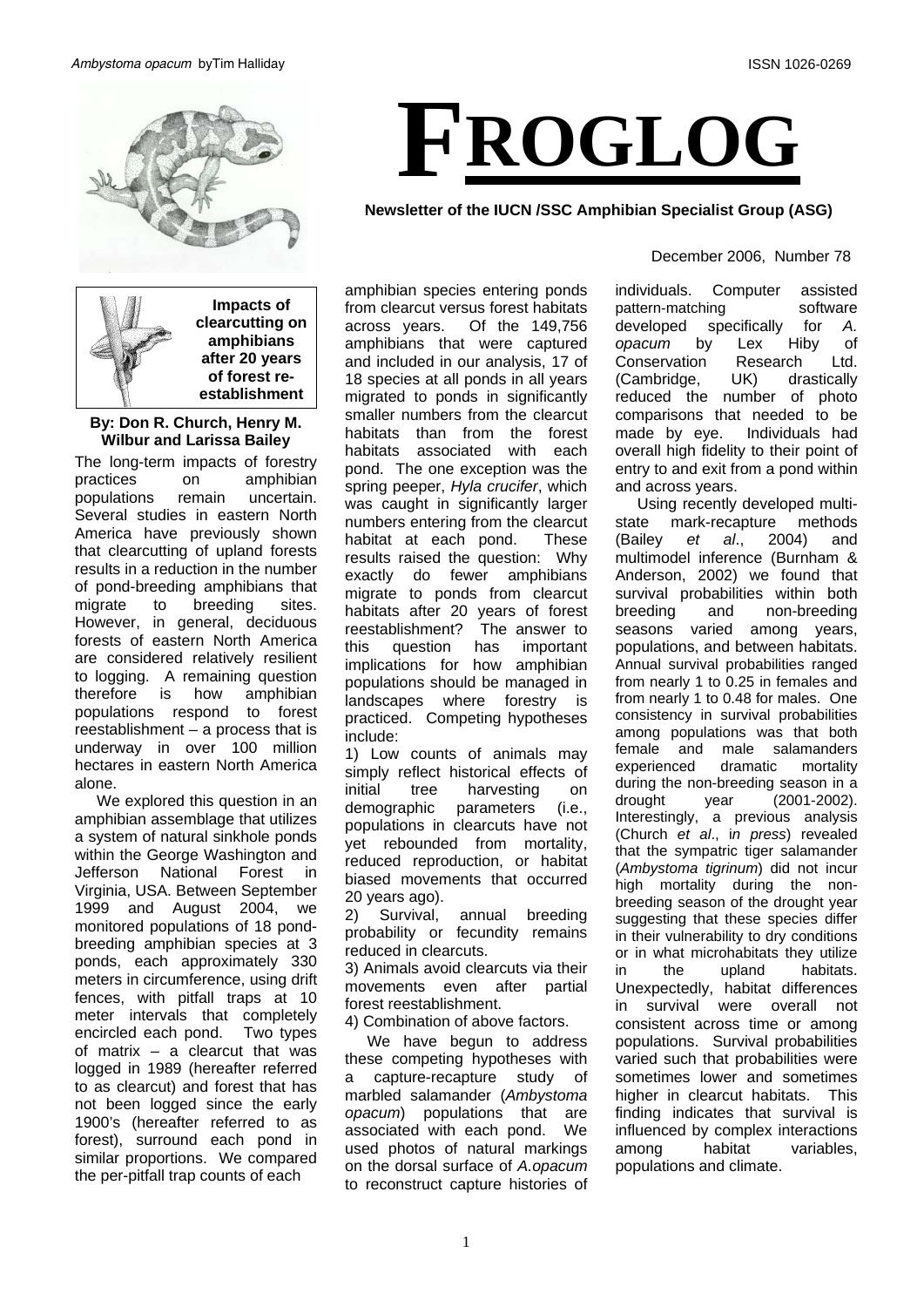Breeding probabilities varied among populations and were found to be Markovian (dependent on whether or not an individual bred in the previous year), ranging from 0.22 to 0.52 for animals that had bred the previous year and from 0.63 to 0.86 for animals that had skipped breeding for at least one year. Breeding probabilities also differed between clearcut and forest habitats within each population – they were lower for animals entering ponds from clearcuts at two populations by more than 30% but higher at the third population by 29%.

Movement probabilities among the 3 populations were low (<0.001-0.08). In contrast, movements between forest and clearcut habitats within populations were often high and heavily biased towards leaving clearcuts in favour of forest habitat in two populations but marginally in favour of clearcuts in the same population where clearcut animals had higher breeding probabilities.

The reasons for these differences in clearcut effects among populations remains unclear but may be due to different geologies underlying the clearcuts areas. Differences in alluvial rubble in the landscape are known to influence local hydrology of ponds (nearby ponds fill and dry on very different schedules) and may also create differences in the quality of habitats for the subterranean lifestyle of marbled salamanders. Overall, our results so far indicate that forest clearcutting can have major impacts on some demographic parameters even after 20 years but that other landscape features may override these effects under certain conditions. A complete answer to the question of whether these differences in demography account for the differences in abundances in animals between habitats awaits population projections.

### *References:*

Bailey, L. L., W .L. Kendall, D. R. Church & H. M. Wilbur. (2004). Estimating survival and breeding probabilities for pond-breeding amphibians using multi-state models. Ecology **85**:2456-2466.

Burnham, K. P., and D. R. Anderson. (2002). Model selection and multimodel inference: a practical information-theoretic approach. 2nd Edition. Springer-Verlag, New York, New York, USA. 488 pp.

Church, D.R., L.L. Bailey, H.M. Wilbur, W.L. Kendall &J.E. Hines. Iteroparity in the variable environment of the salamander *Ambystoma tigrinum*. Ecology ( *in press*).

For further information please contact Don Church at: *dchurch@conservation.org* 



## **By Luis Zambrano**

The Mexican axolotl (*Ambystoma mexicanum)* is endemic to the Mexican high plateau and has a recent evolutionary history (less than 10 thousand years). For centuries it inhabited the large wetlands that used to occupy most of the Mexican Valley. Today, its distribution has been reduced to only two remaining water bodies: Xochimilco and Chalco. Both systems have been under pressure from human activities. Chalco was dry for many years reducing water as a result of a reduced water table, leaving only a few small ponds for the species to survive in. Fortunately, in recent years this small water system has been growing due to a lake restoration programme to avoid dust storms and axolotls have been seen. Xochimilco has been under pressure as a source of water since the Aztecs first settled in the area in XIII AC. Today, Xochimilco receives water from a water treatment plant instead of natural springs and suffers from domestic sewage. In addition, increased tourist activity is poorly regulated<br>and adds further pollution. and adds further pollution. Introduced species of carp and tilapia (which are now considered pests) are a further threat creating erosion problems on banks, by their feeding and reproduction behaviour changing the trophic web structure, and reducing spatial heterogeneity.

 The environmental problems in Xochimilco are considered to have reduced axolotl populations. In six years (from 1998 to 2004), axolotl density has reduced from 0.006 org/  $m^2$  to 0.001-org/  $m^2$ (Zambrano *et al.,* 2004). This reduction could also be related to its own population dynamics. As egg production is quite high (more than one thousand eggs are laid by healthy females), it suffers from elevated mortality within the first year. These factors have caused some prominent fluctuations in axolotl population dynamics over the years. These fluctuations produce high population declines in some years, but also large increments in others, causing low extinction probabilities. However, extinction probabilities can rise up to 100% in the next 50 years if the mortality rate of eggs and larva increases to less than 5% (Zambrano *et al., submitted)*.

 Reductions in egg and larvae survival rates are related to the female's capacity to lay eggs. Studies have shown that axolotls have particular preferences for laying eggs on plants that help to create more spatial heterogeneity (Martinez, 2007). Plants that provide shadows and holes where eggs and larvae can hide and find food are preferred, suggesting that females search for places where their eggs will have better survival rates. However, pollution and bank erosion have decreased the number of suitable locations and structures for laying eggs. This results in the possibility of reduced reproduction rates.

 Another threat which has been increasing in the last few years is the biomass of introduced carp and tilapia - 80 times higher than the biomass of native organisms within Xochimilco: carp eat axolotl eggs, while tilapia prefer to eat recently hatched axolotl larvae. Therefore, the risk of predation of axolotl eggs and larvae by these two exotic species is high and has been increased by the reduction of the spatial heterogeneity where axolotls can hide from their predators. These introduced species may also affect adult survival. The large amount of carp and tilapia has modified the trophic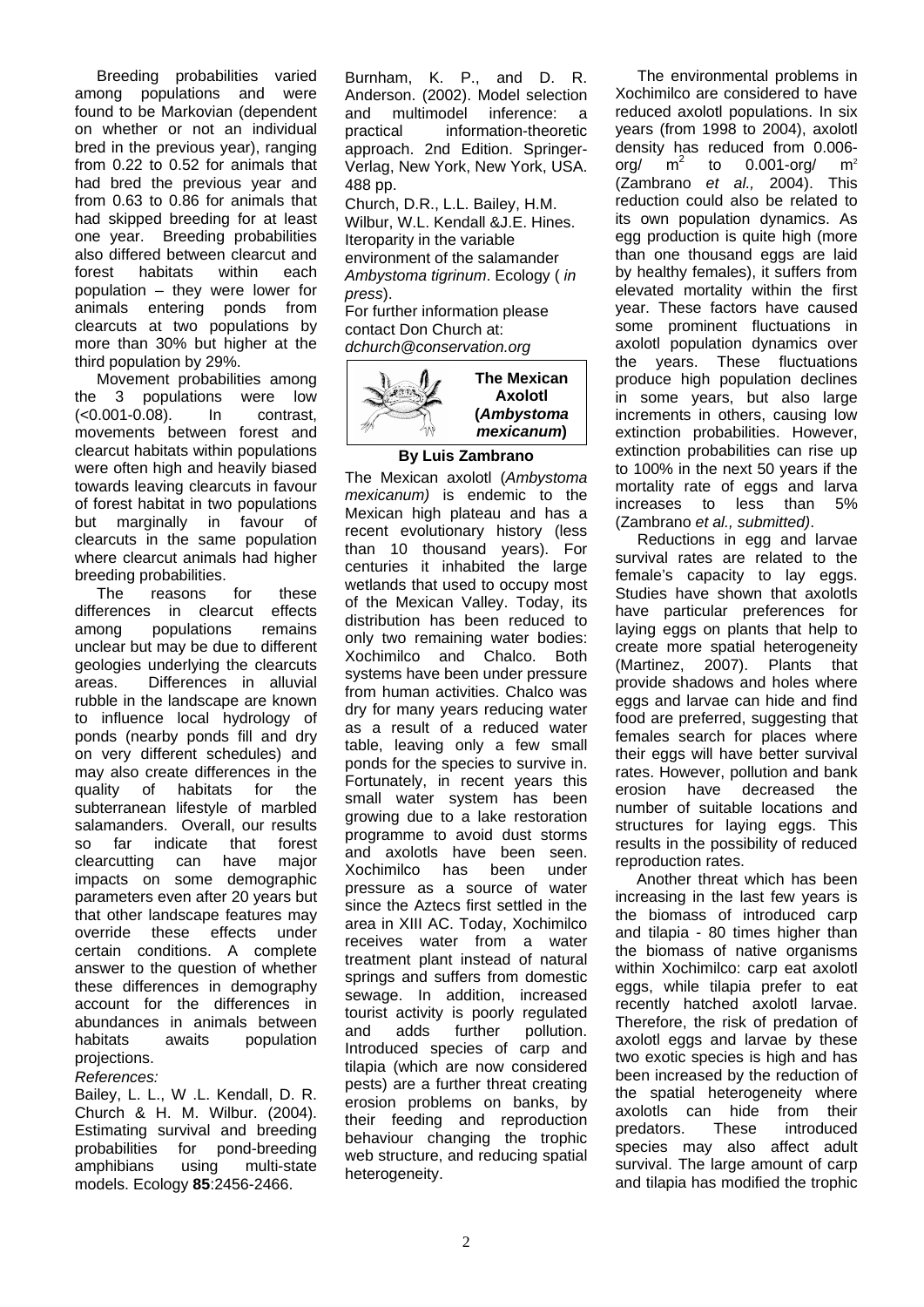web and with this, the type of food that axolotls normally eat.

 Axolotls are visual predators and hunt small fish and insects, but as the tilapia and carp are competing for the same resources, research shows that the axolotl has switched its feeding habits to include small chironomids and algae (Valiente-Riveros, 2006*)*. Apparently, this has produced smaller axolotls with possibly reduced survival capacity. Studies reflect this in the reduction of axolotl distributions within Xochimilco (Contreras, 2006).

 Not all the channels, lakes and wetlands that comprise the Xochimilco water system are suitable habitat for the axolotl. It seems that they can only survive in channels and lakes with particular characteristics, such as higher transparency, higher salinity concentrations and less abundance of exotic species. Currently, from the 180 km of channels which comprise the system, there are only about five areas with a longitude smaller than 10 km that seem suitable for permanent axolotl populations.

 The future of the axolotl's survival in the wild is uncertain. However, this organism has suffered from human activities for centuries and has always managed to survive. This has given a little hope for many researchers that are now involved in studying the axolotl in order to ensure its conservation within its own environment. The group is called GIAX (The Axolotl Research Group-Xochimilco) and has been formed by researchers from different academic and governmental institutions of Mexico such as the Institute of Biology-UNAM, Centro de Investigaciones Biologicas y Acuicolas de Cuemanco (CIBAC), UAM-Xochimilco, Chapultepec Zoo, CONABIO and international organizations such as The Durrell Institute for Conservation and Ecology (DICE), The (former) Declining Amphibian Populations Task Force and The IUCN/SSC Amphibian Specialist Group (ASG). With the help of local people, GIAX continues to generate information to create better policies for axolotl conservation. Using both scientific and local knowledge, this group has created new programmes for environmental education. To date, more people are getting involved in the project and local authorities are generating new concerns for conservation, which we hope will result in improved conservation action for the Mexican axolotl and its habitat.

### *References*:

Contreras, R. E. A. V. (2006). Distribución potencial del Ambystoma mexicanun en los canales de la zona chinampera de Xochimilco. Tesis de Licenciatura en Biología. UNAM-México pp. 49 Martínez, A. I. 2007. Sitios de reproducción del ajolote (*Ambystoma mexicanum*). Tesis de Licenciatura en Biología, UNAM-México. In preparation.

Valiente-Riveros, E. (2006). Efecto de las especies introducidas en Xochimilco para la rehabilitación del habitat del ajolote (*Ambystoma mexicanum*). Tesis de Maestría en Restauración. UNAM-México. pp.

Zambrano, L. V. H. Reynoso and G. Herrera. (2004). Abundancia y estructura poblacional del ajolote (*Ambystoma mexicanum*) en los sistemas dulceacuícolas de Xochimilco y Chalco. Informe de la CONABIO. AS004. México.

Zambrano, L, G. Herrera, E. Prado and V. H. Reynoso. A population matrix model and PVA for the management of *Ambystoma mexicanum*) (*Submitted*).

For further information please contact: Luis Zambrano at: *zambrano@ibiologia.unam.mx or*  visit the GIAX web page: *http://ajolote.ibiologia.unam.mx/*

# **DAPTF Seed Grants**

Recipients of Seed Grants from the former DAPTF are generally expected to publish the results of their projects in refereed journals, or as articles in *Froglog*. The following papers report work supported by previous DAPTF Seed Grants:

Gower, D. J., Oommen, O. V. & Wilkinson, M. (2006). Marking amphibians with alpha numeric fluorescent tags: caecilians lead the way. *Herpetol. Re.:* **37:** 302.

### (*d.gower@nhm.ac.uk*)

Werner, J. K., Heinz, G. & Lichtenberg, J. (2006) The status of two northern leopard frog populations in western Montana. *Herpetol. Rev.* **37:** 325-330. (*jkw@ronan.net*) #

### **Tim Halliday**



### **By Mark-Oliver Rödel, Johannes Penner, S. Gilles Armel Nago and Brice Sinsin**

The  $12<sup>th</sup>$  meeting of the African Amphibian Working Group (AAWG) was held from the 14-17 of August 2006 at Abomey, Benin, West Africa. After the meeting, most participants joined an Amphibian Workshop in the Pendjari National Park from 19-22 August.

The AAWG is a loosely connected (no official association) group of people interested in all kinds of research concerning African amphibians and is open to everyone. The meeting is held at irregular intervals, mostly every 2-4 year, at varying places. The last meeting took place from 19-21 April 2002 in Watamu, Kenya and was, apart from South Africa, the first in a sub-Saharan African country. This year's meeting was the first in West Africa and was organized by us with the financial support of the former Declining Amphibian Populations Task Force (DAPTF), The German Herpetological Society (DGHT), Christina Richards and the Biodiversity Monitoring Transect Analysis in Africa (BIOTA).

Africa can still be regarded as a continent that is very much neglected, in terms of herpetological research, compared to regions such as South America. In addition, most research on African amphibians has been conducted by European, American and South African researchers. Therefore, the specific aim of this meeting was to support and enhance the herpetological capacity of students originating